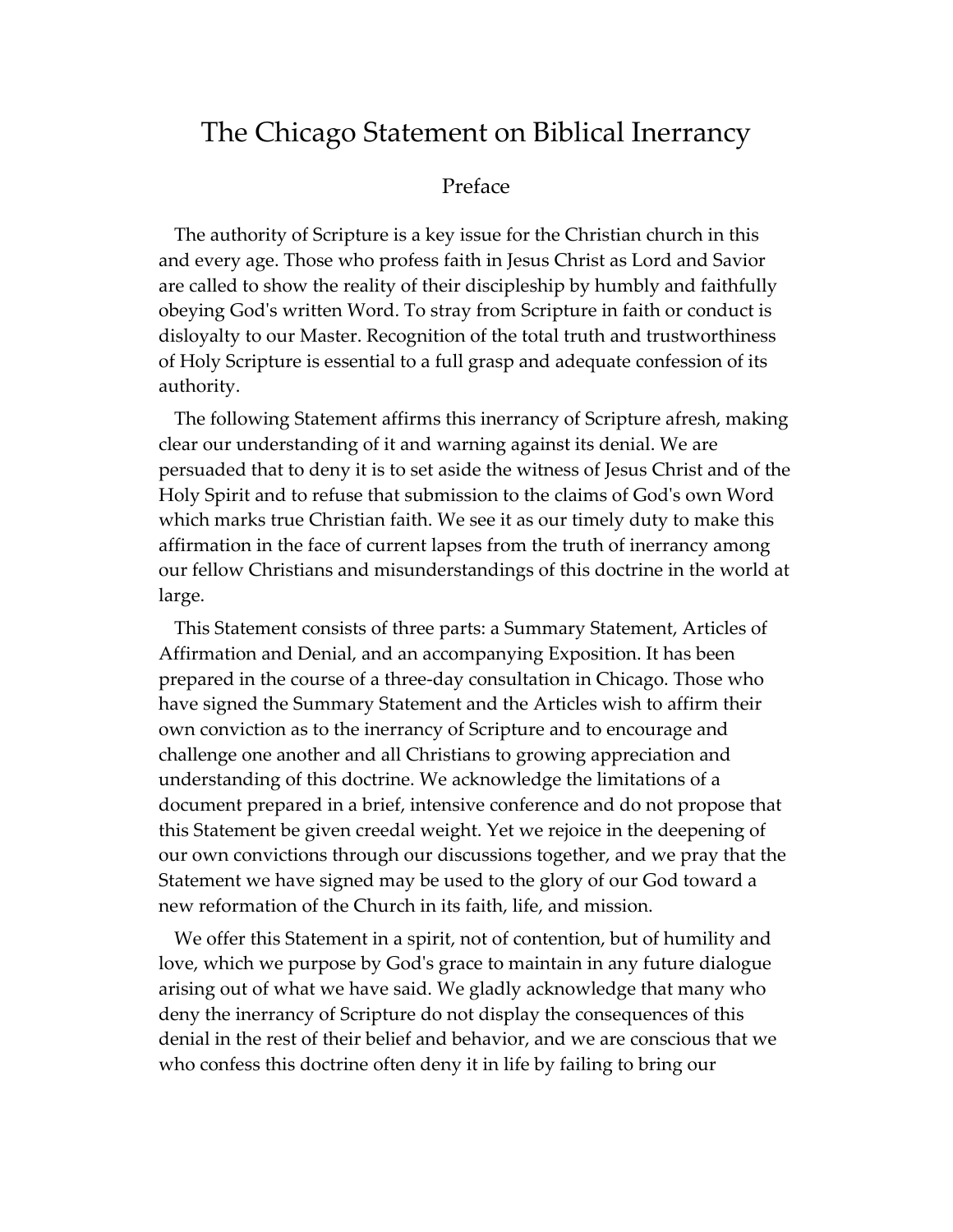thoughts and deeds, our traditions and habits, into true subjection to the divine Word.

We invite response to this statement from any who see reason to amend its affirmations about Scripture by the light of Scripture itself, under whose infallible authority we stand as we speak. We claim no personal infallibility for the witness we bear, and for any help which enables us to strengthen this testimony to Godʹs Word we shall be grateful.

# A Short Statement

1. God, who is Himself Truth and speaks truth only, has inspired Holy Scripture in order thereby to reveal Himself to lost mankind through Jesus Christ as Creator and Lord, Redeemer and Judge. Holy Scripture is Godʹs witness to Himself.

2. Holy Scripture, being Godʹs own Word, written by men prepared and superintended by His Spirit, is of infallible divine authority in all matters upon which it touches: it is to be believed, as Godʹs instruction, in all that it affirms: obeyed, as Godʹs command, in all that it requires; embraced, as God's pledge, in all that it promises.

3. The Holy Spirit, Scriptureʹs divine Author, both authenticates it to us by His inward witness and opens our minds to understand its meaning.

4. Being wholly and verbally God‐given, Scripture is without error or fault in all its teaching, no less in what it states about Godʹs acts in creation, about the events of world history, and about its own literary origins under God, than in its witness to Godʹs saving grace in individual lives.

5. The authority of Scripture is inescapably impaired if this total divine inerrancy is in any way limited or disregarded, or made relative to a view of truth contrary to the Bibleʹs own; and such lapses bring serious loss to both the individual and the Church.

Articles of Affirmation and Denial

**Article I.**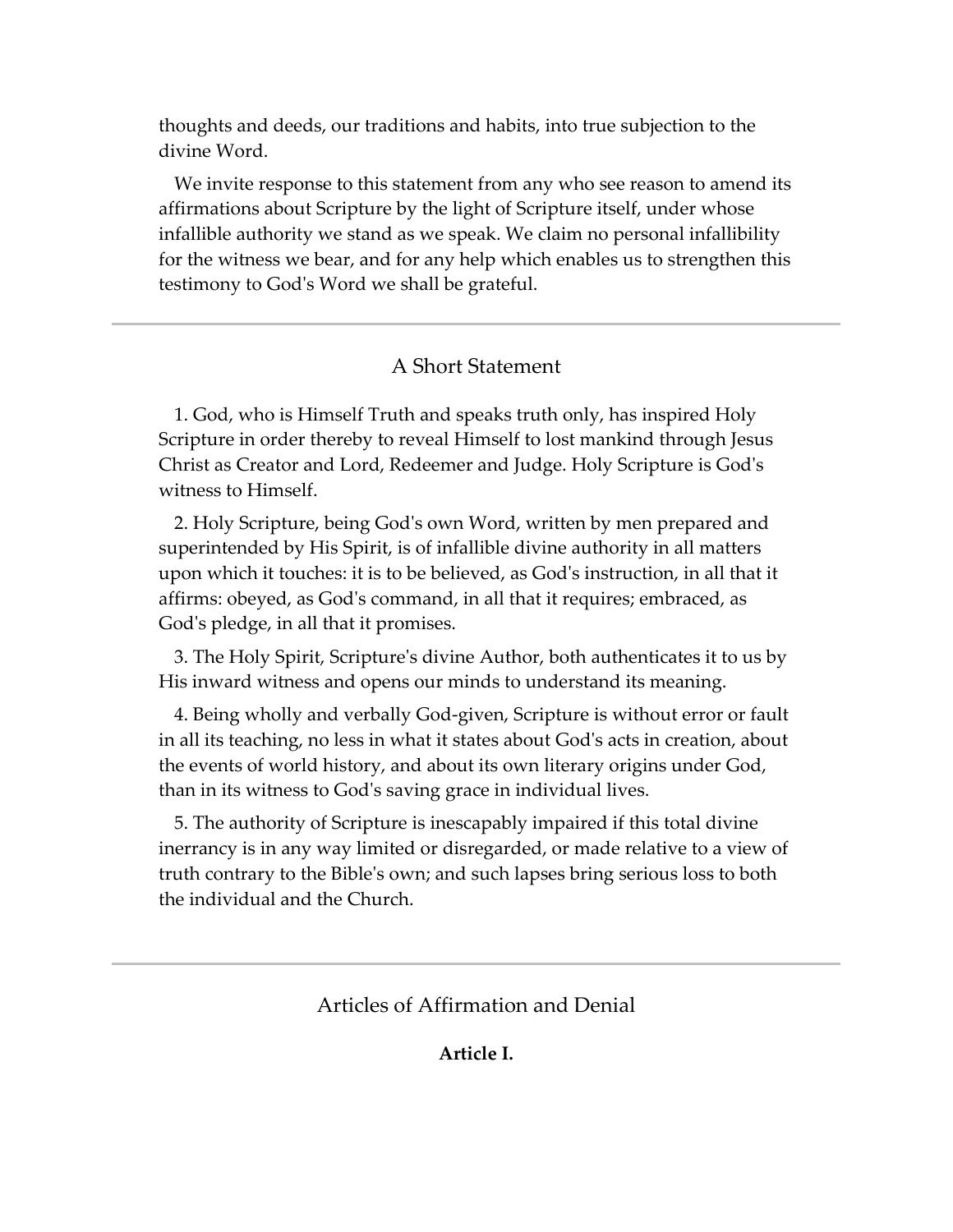*WE AFFIRM* that the Holy Scriptures are to be received as the authoritative Word of God.

*WE DENY* that the Scriptures receive their authority from the Church, tradition, or any other human source.

# **Article II.**

*WE AFFIRM* that the Scriptures are the supreme written norm by which God binds the conscience, and that the authority of the Church is subordinate to that of Scripture.

*WE DENY* that Church creeds, councils, or declarations have authority greater than or equal to the authority of the Bible.

#### **Article III.**

*WE AFFIRM* that the written Word in its entirety is revelation given by God.

*WE DENY* that the Bible is merely a witness to revelation, or only becomes revelation in encounter, or depends on the responses of men for its validity.

## **Article IV.**

*WE AFFIRM* that God who made mankind in His image has used language as a means of revelation.

*WE DENY* that human language is so limited by our creatureliness that it is rendered inadequate as a vehicle for divine revelation. We further deny that the corruption of human culture and language through sin has thwarted God's work of inspiration.

#### **Article V.**

*WE AFFIRM* that Godʹs revelation within the Holy Scriptures was progressive.

*WE DENY* that later revelation, which may fulfill earlier revelation, ever corrects or contradicts it. We further deny that any normative revelation has been given since the completion of the New Testament writings.

#### **Article VI.**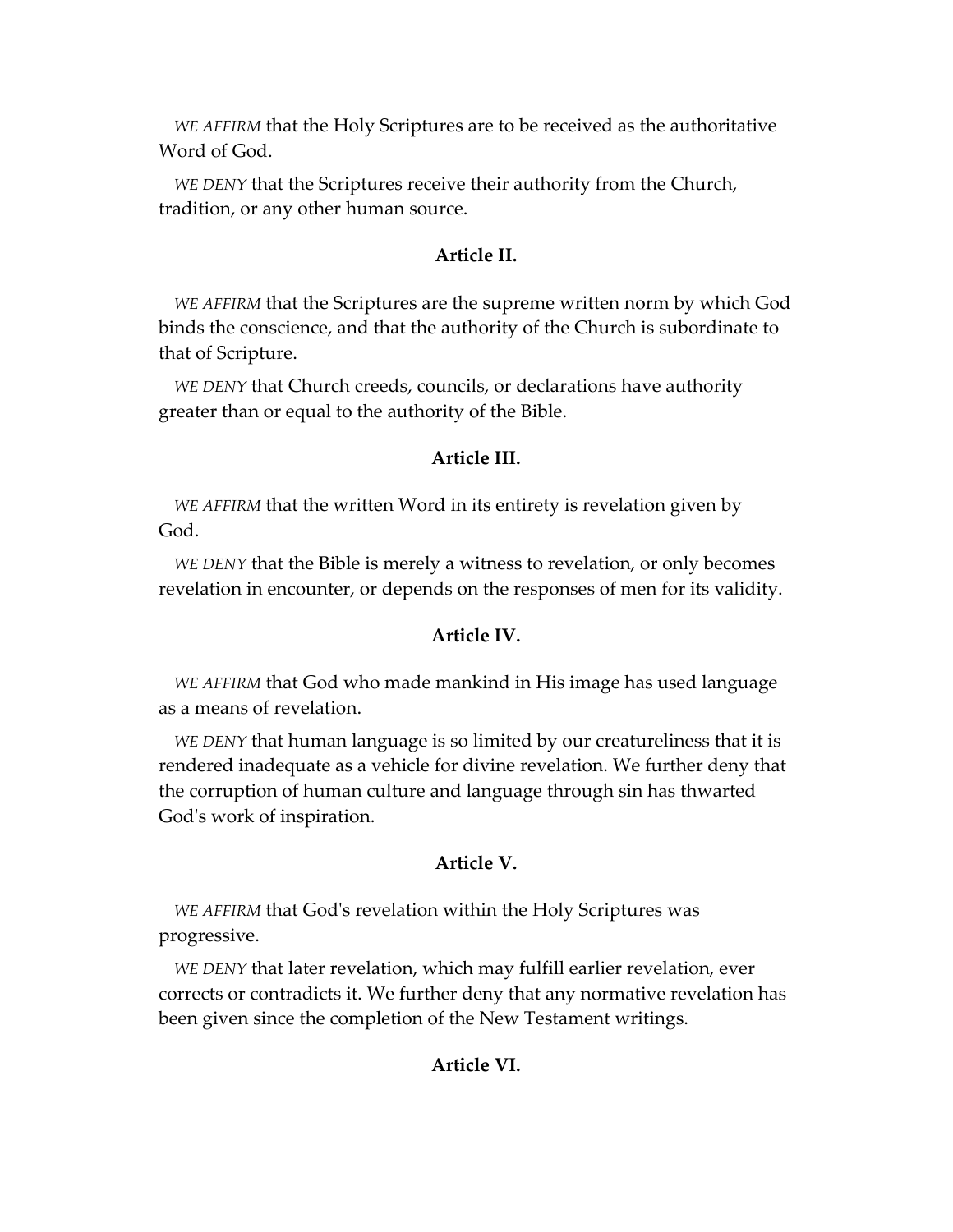*WE AFFIRM* that the whole of Scripture and all its parts, down to the very words of the original, were given by divine inspiration.

*WE DENY* that the inspiration of Scripture can rightly be affirmed of the whole without the parts, or of some parts but not the whole.

# **Article VII.**

*WE AFFIRM* that inspiration was the work in which God by His Spirit, through human writers, gave us His Word. The origin of Scripture is divine. The mode of divine inspiration remains largely a mystery to us.

*WE DENY* that inspiration can be reduced to human insight, or to heightened states of consciousness of any kind.

#### **Article VIII.**

*WE AFFIRM* that God in His work of inspiration utilized the distinctive personalities and literary styles of the writers whom He had chosen and prepared.

*WE DENY* that God, in causing these writers to use the very words that He chose, overrode their personalities.

#### **Article IX.**

*WE AFFIRM* that inspiration, though not conferring omniscience, guaranteed true and trustworthy utterance on all matters of which the Biblical authors were moved to speak and write.

*WE DENY* that the finitude or fallenness of these writers, by necessity or otherwise, introduced distortion or falsehood into Godʹs Word.

#### **Article X.**

*WE AFFIRM* that inspiration, strictly speaking, applies only to the autographic text of Scripture, which in the providence of God can be ascertained from available manuscripts with great accuracy. We further affirm that copies and translations of Scripture are the Word of God to the extent that they faithfully represent the original.

*WE DENY* that any essential element of the Christian faith is affected by the absence of the autographs. We further deny that this absence renders the assertion of Biblical inerrancy invalid or irrelevant.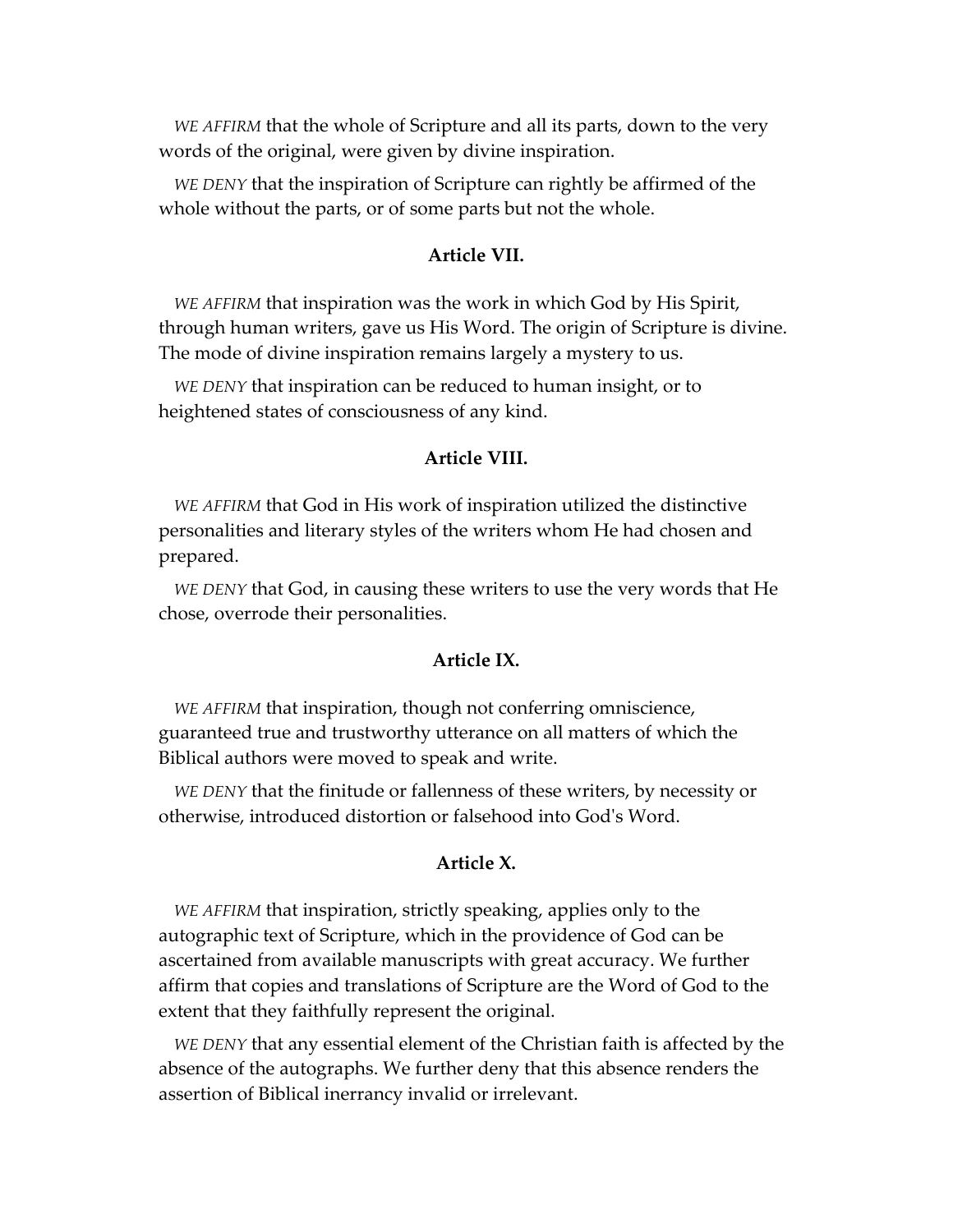## **Article XI.**

*WE AFFIRM* that Scripture, having been given by divine inspiration, is infallible, so that, far from misleading us, it is true and reliable in all the matters it addresses.

*WE DENY* that it is possible for the Bible to be at the same time infallible and errant in its assertions. Infallibility and inerrancy may be distinguished, but not separated.

#### **Article XII.**

*WE AFFIRM* that Scripture in its entirety is inerrant, being free from all falsehood, fraud, or deceit.

*WE DENY* that Biblical infallibility and inerrancy are limited to spiritual, religious, or redemptive themes, exclusive of assertions in the fields of history and science. We further deny that scientific hypotheses about earth history may properly be used to overturn the teaching of Scripture on creation and the flood.

#### **Article XIII.**

*WE AFFIRM* the propriety of using inerrancy as a theological term with reference to the complete truthfulness of Scripture.

*WE DENY* that it is proper to evaluate Scripture according to standards of truth and error that are alien to its usage or purpose. We further deny that inerrancy is negated by Biblical phenomena such as a lack of modern technical precision, irregularities of grammar or spelling, observational descriptions of nature, the reporting of falsehoods, the use of hyperbole and round numbers, the topical arrangement of material, variant selections of material in parallel accounts, or the use of free citations.

#### **Article XIV.**

*WE AFFIRM* the unity and internal consistency of Scripture.

*WE DENY* that alleged errors and discrepancies that have not yet been resolved vitiate the truth claims of the Bible.

#### **Article XV.**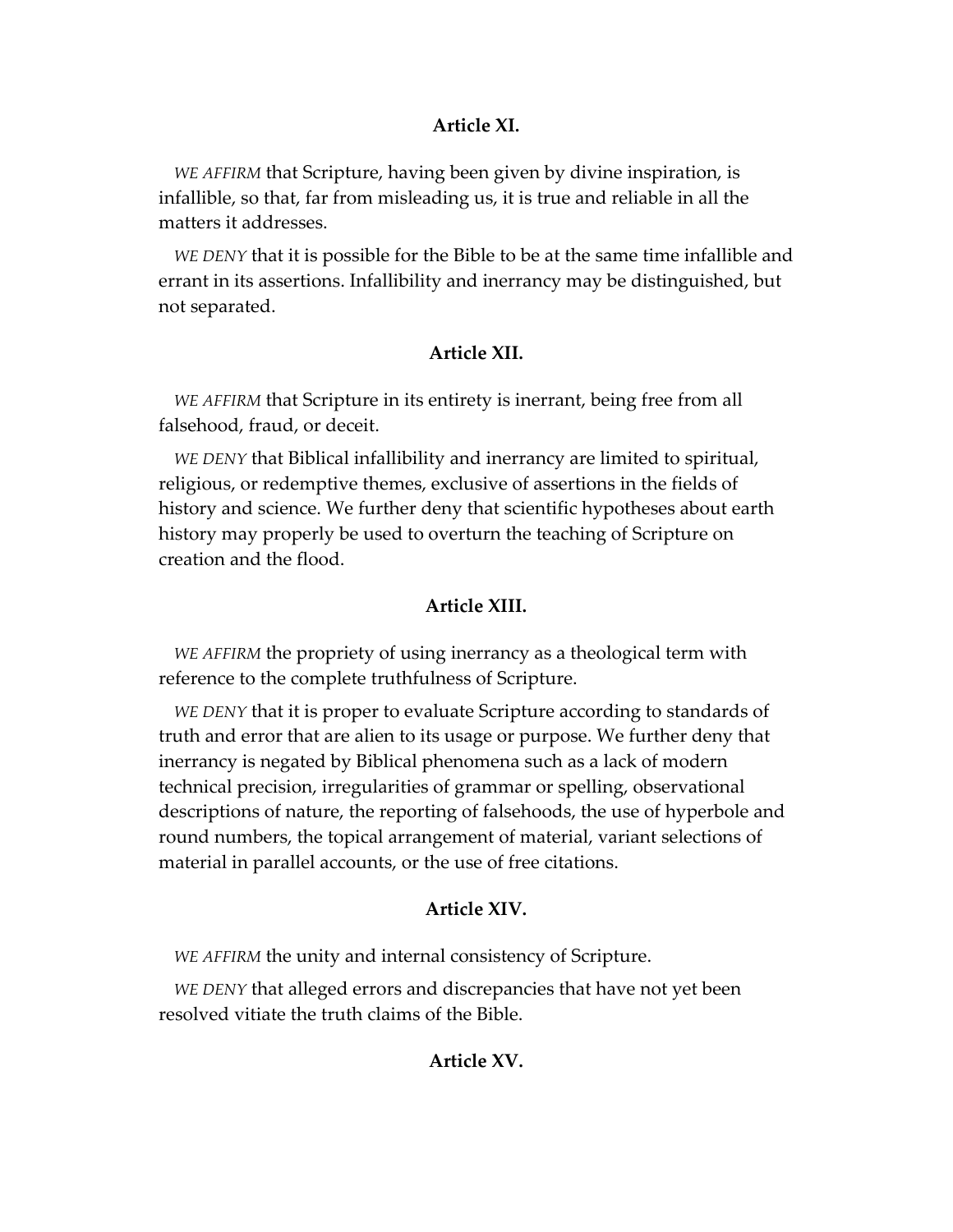*WE AFFIRM* that the doctrine of inerrancy is grounded in the teaching of the Bible about inspiration.

*WE DENY* that Jesusʹ teaching about Scripture may be dismissed by appeals to accommodation or to any natural limitation of His humanity.

# **Article XVI.**

*WE AFFIRM* that the doctrine of inerrancy has been integral to the Churchʹs faith throughout its history.

*WE DENY* that inerrancy is a doctrine invented by scholastic Protestantism, or is a reactionary position postulated in response to negative higher criticism.

### **Article XVII.**

*WE AFFIRM* that the Holy Spirit bears witness to the Scriptures, assuring believers of the truthfulness of Godʹs written Word.

*WE DENY* that this witness of the Holy Spirit operates in isolation from or against Scripture.

#### **Article XVIII.**

*WE AFFIRM* that the text of Scripture is to be interpreted by grammatico‐ historical exegesis, taking account of its literary forms and devices, and that Scripture is to interpret Scripture.

*WE DENY* the legitimacy of any treatment of the text or quest for sources lying behind it that leads to relativizing, dehistoricizing, or discounting its teaching, or rejecting its claims to authorship.

### **Article XIX.**

*WE AFFIRM* that a confession of the full authority, infallibility, and inerrancy of Scripture is vital to a sound understanding of the whole of the Christian faith. We further affirm that such confession should lead to increasing conformity to the image of Christ.

*WE DENY* that such confession is necessary for salvation. However, we further deny that inerrancy can be rejected without grave consequences, both to the individual and to the Church.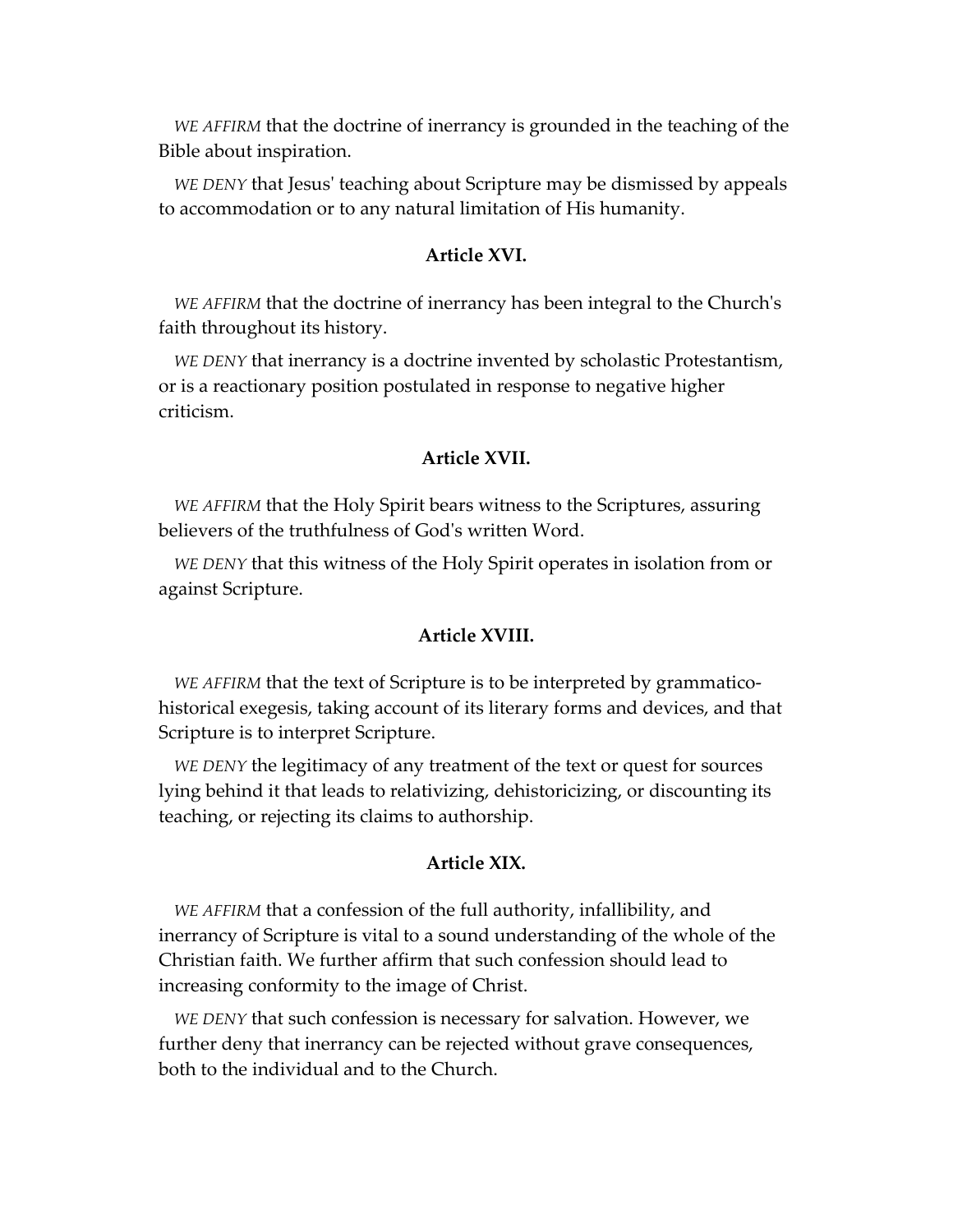# Exposition

Our understanding of the doctrine of inerrancy must be set in the context of the broader teachings of the Scripture concerning itself. This exposition gives an account of the outline of doctrine from which our summary statement and articles are drawn.

#### **Creation, Revelation and Inspiration**

The Triune God, who formed all things by his creative utterances and governs all things by His Word of decree, made mankind in His own image for a life of communion with Himself, on the model of the eternal fellowship of loving communication within the Godhead. As Godʹs image‐bearer, man was to hear God's Word addressed to him and to respond in the joy of adoring obedience. Over and above Godʹs self‐disclosure in the created order and the sequence of events within it, human beings from Adam on have received verbal messages from Him, either directly, as stated in Scripture, or indirectly in the form of part or all of Scripture itself.

When Adam fell, the Creator did not abandon mankind to final judgment but promised salvation and began to reveal Himself as Redeemer in a sequence of historical events centering on Abrahamʹs family and culminating in the life, death, resurrection, present heavenly ministry, and promised return of Jesus Christ. Within this frame God has from time to time spoken specific words of judgment and mercy, promise and command, to sinful human beings so drawing them into a covenant relation of mutual commitment between Him and them in which He blesses them with gifts of grace and they bless Him in responsive adoration. Moses, whom God used as mediator to carry His words to His people at the time of the Exodus, stands at the head of a long line of prophets in whose mouths and writings God put His words for delivery to Israel. Godʹs purpose in this succession of messages was to maintain His covenant by causing His people to know His Name—that is, His nature—and His will both of precept and purpose in the present and for the future. This line of prophetic spokesmen from God came to completion in Jesus Christ, Godʹs incarnate Word, who was Himself a prophet—more than a prophet, but not less—and in the apostles and prophets of the first Christian generation. When Godʹs final and climactic message, His word to the world concerning Jesus Christ, had been spoken and elucidated by those in the apostolic circle, the sequence of revealed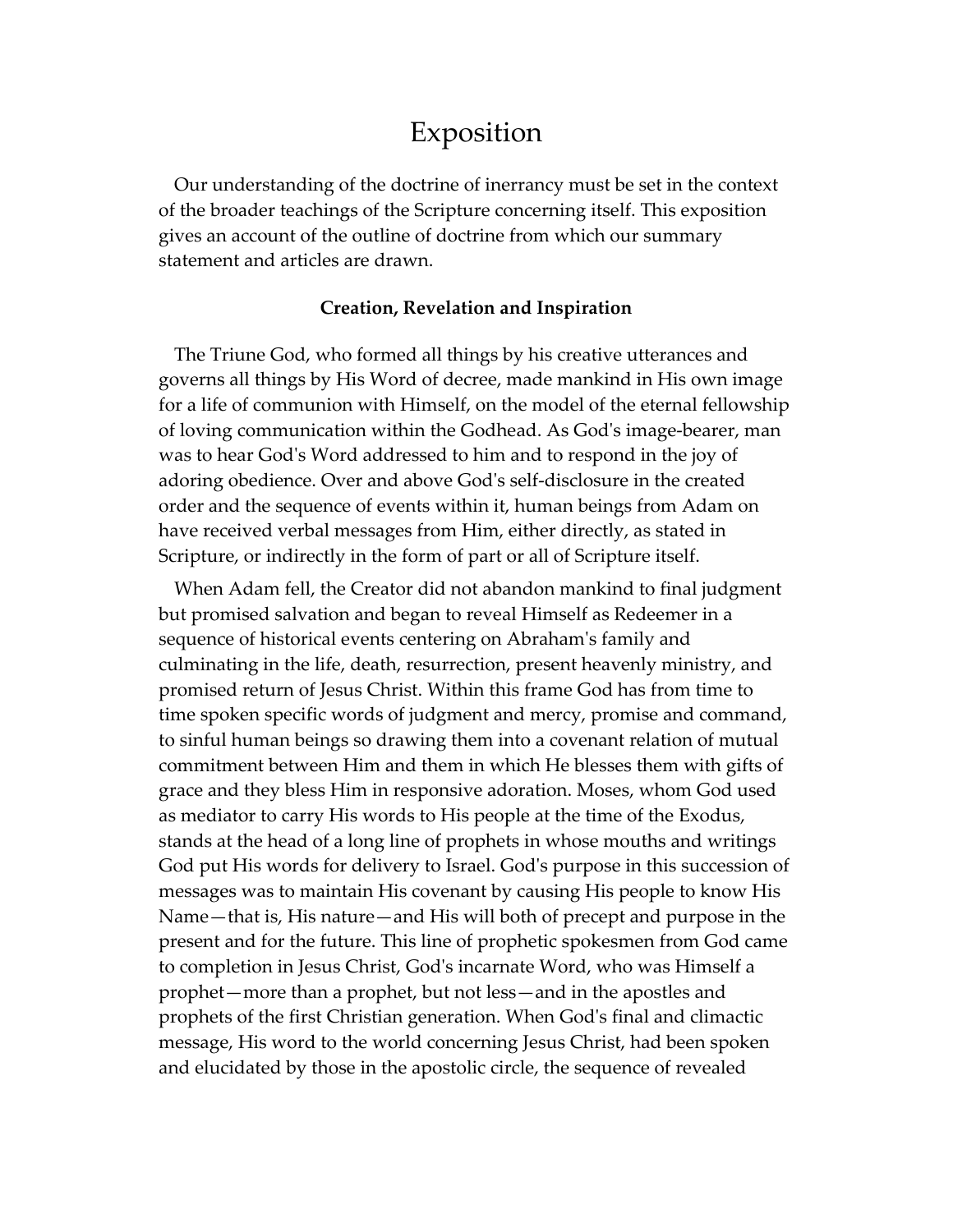messages ceased. Henceforth the Church was to live and know God by what He had already said, and said for all time.

At Sinai God wrote the terms of His covenant on tables of stone, as His enduring witness and for lasting accessibility, and throughout the period of prophetic and apostolic revelation He prompted men to write the messages given to and through them, along with celebratory records of His dealings with His people, plus moral reflections on covenant life and forms of praise and prayer for covenant mercy. The theological reality of inspiration in the producing of Biblical documents corresponds to that of spoken prophecies: although the human writersʹ personalities were expressed in what they wrote, the words were divinely constituted. Thus, what Scripture says, God says; its authority is His authority, for He is its ultimate Author, having given it through the minds and words of chosen and prepared men who in freedom and faithfulness "spoke from God as they were carried along by the Holy Spirit" (2 Pet. 1:21). Holy Scripture must be acknowledged as the Word of God by virtue of its divine origin.

#### **Authority: Christ and the Bible**

Jesus Christ, the Son of God who is the Word made flesh, our Prophet, Priest, and King, is the ultimate Mediator of Godʹs communication to man, as He is of all Godʹs gifts of grace. The revelation He gave was more than verbal; He revealed the Father by His presence and His deeds as well. Yet His words were crucially important; for He was God, He spoke from the Father, and His words will judge all men at the last day.

As the prophesied Messiah, Jesus Christ is the central theme of Scripture. The Old Testament looked ahead to Him; the New Testament looks back to His first coming and on to His second. Canonical Scripture is the divinely inspired and therefore normative witness to Christ. No hermeneutic, therefore, of which the historical Christ is not the focal point is acceptable. Holy Scripture must be treated as what it essentially is—the witness of the Father to the Incarnate Son.

It appears that the Old Testament canon had been fixed by the time of Jesus. The New Testament canon is likewise now closed inasmuch as no new apostolic witness to the historical Christ can now be borne. No new revelation (as distinct from Spirit‐given understanding of existing revelation) will be given until Christ comes again. The canon was created in principle by divine inspiration. The Churchʹs part was to discern the canon which God had created, not to devise one of its own.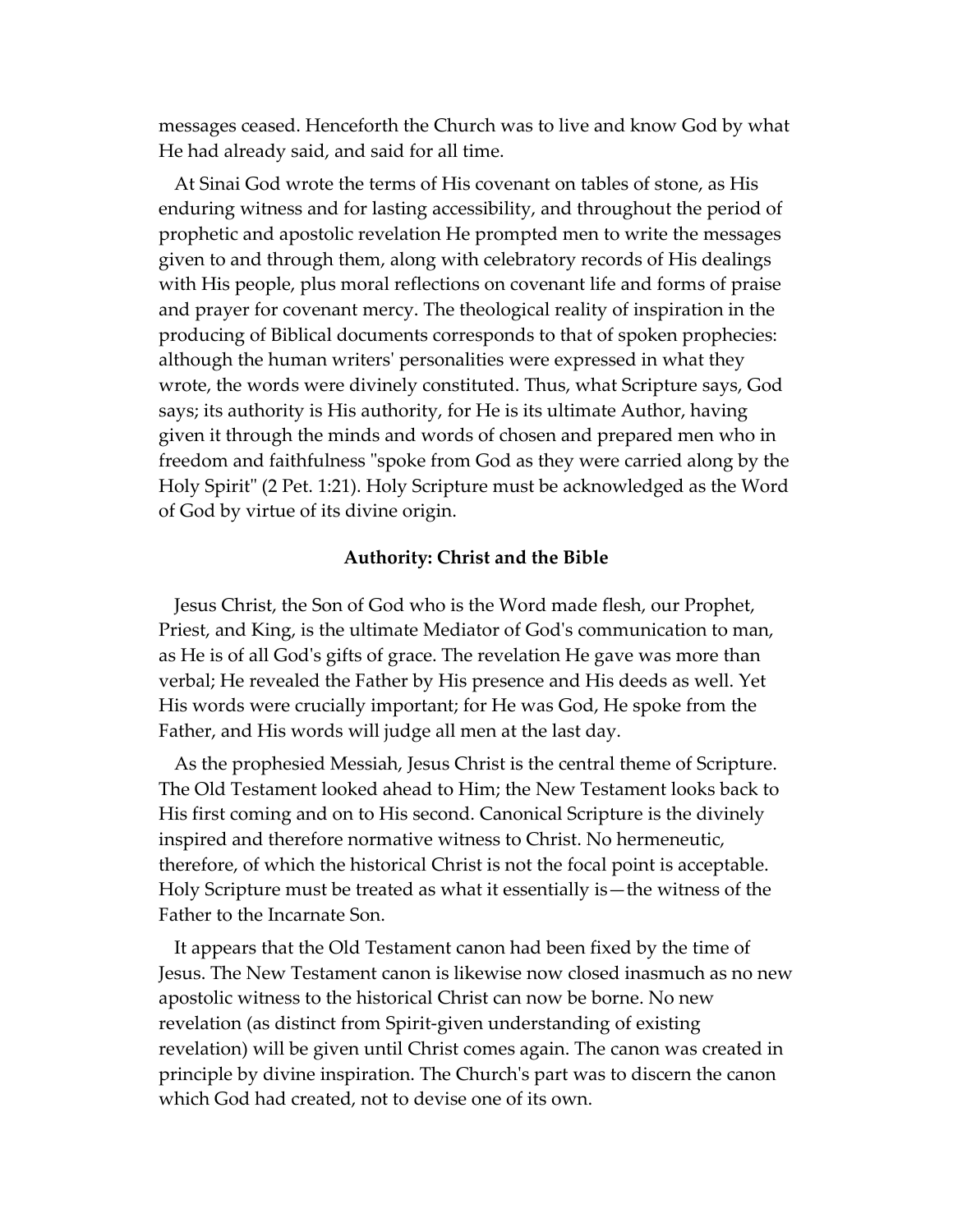The word *canon,* signifying a rule or standard, is a pointer to authority, which means the right to rule and control. Authority in Christianity belongs to God in His revelation, which means, on the one hand, Jesus Christ, the living Word, and, on the other hand, Holy Scripture, the written Word. But the authority of Christ and that of Scripture are one. As our Prophet, Christ testified that Scripture cannot be broken. As our Priest and King, He devoted His earthly life to fulfilling the law and the prophets, even dying in obedience to the words of Messianic prophecy. Thus, as He saw Scripture attesting Him and His authority, so by His own submission to Scripture He attested its authority. As He bowed to His Fatherʹs instruction given in His Bible (our Old Testament), so He requires His disciples to do—not, however, in isolation but in conjunction with the apostolic witness to Himself which He undertook to inspire by His gift of the Holy Spirit. So Christians show themselves faithful servants of their Lord by bowing to the divine instruction given in the prophetic and apostolic writings which together make up our Bible.

By authenticating each otherʹs authority, Christ and Scripture coalesce into a single fount of authority. The Biblically‐interpreted Christ and the Christ‐ centered, Christ‐proclaiming Bible are from this standpoint one. As from the fact of inspiration we infer that what Scripture says, God says, so from the revealed relation between Jesus Christ and Scripture we may equally declare that what Scripture says, Christ says.

# **Infallibility, Inerrancy, Interpretation**

Holy Scripture, as the inspired Word of God witnessing authoritatively to Jesus Christ, may properly be called *infallible* and *inerrant*. These negative terms have a special value, for they explicitly safeguard crucial positive truths.

*lnfallible* signifies the quality of neither misleading nor being misled and so safeguards in categorical terms the truth that Holy Scripture is a sure, safe, and reliable rule and guide in all matters.

Similarly, *inerrant* signifies the quality of being free from all falsehood or mistake and so safeguards the truth that Holy Scripture is entirely true and trustworthy in all its assertions.

We affirm that canonical Scripture should always be interpreted on the basis that it is infallible and inerrant. However, in determining what the God‐taught writer is asserting in each passage, we must pay the most careful attention to its claims and character as a human production. In inspiration,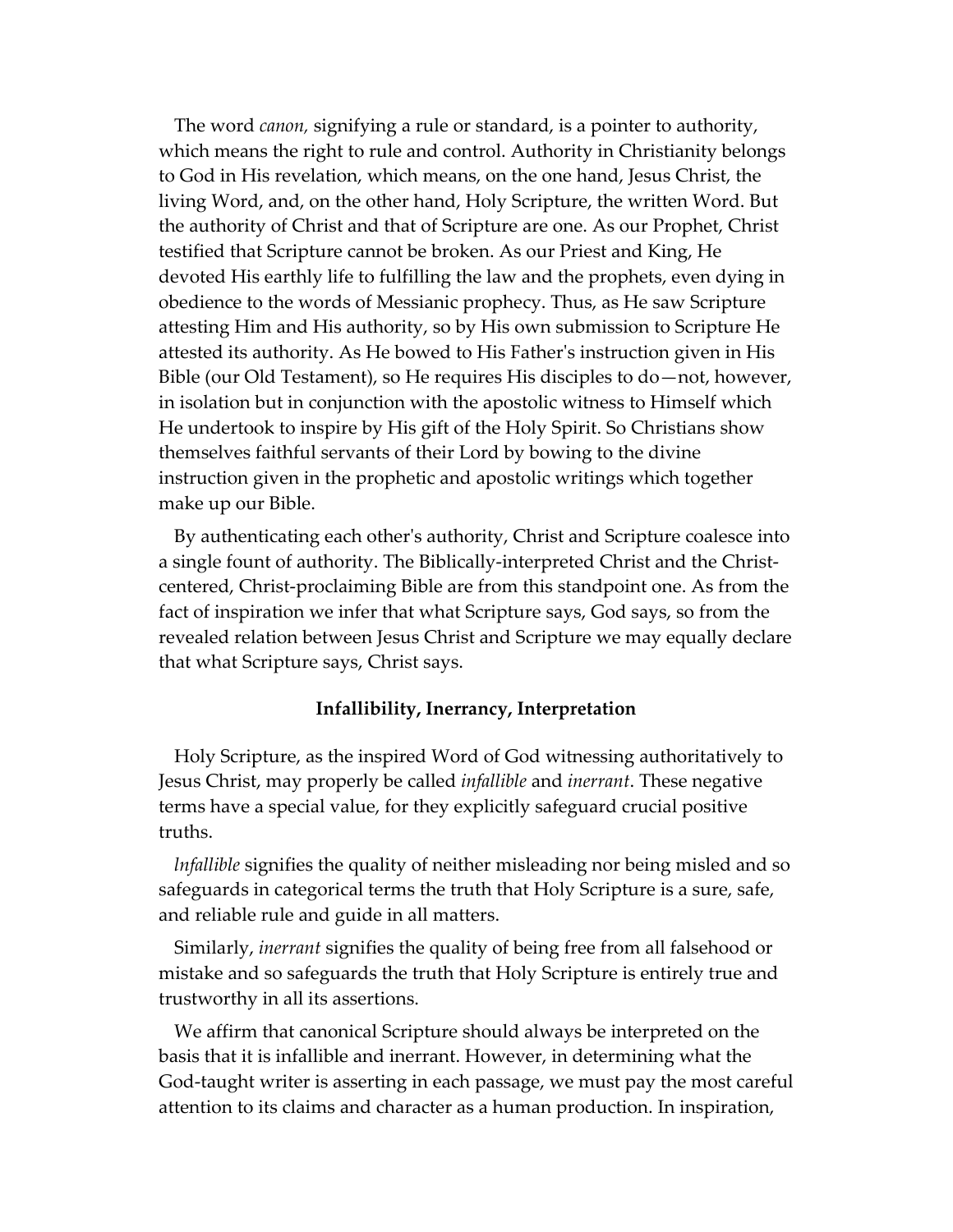God utilized the culture and conventions of His penmanʹs milieu, a milieu that God controls in His sovereign providence; it is misinterpretation to imagine otherwise.

So history must be treated as history, poetry as poetry, hyperbole and metaphor as hyperbole and metaphor, generalization and approximation as what they are, and so forth. Differences between literary conventions in Bible times and in ours must also be observed: since, for instance, non‐ chronological narration and imprecise citation were conventional and acceptable and violated no expectations in those days, we must not regard these things as faults when we find them in Bible writers. When total precision of a particular kind was not expected nor aimed at, it is no error not to have achieved it. Scripture is inerrant, not in the sense of being absolutely precise by modern standards, but in the sense of making good its claims and achieving that measure of focused truth at which its authors aimed.

The truthfulness of Scripture is not negated by the appearance in it of irregularities of grammar or spelling, phenomenal descriptions of nature, reports of false statements (*e.g.*, the lies of Satan), or seeming discrepancies between one passage and another. It is not right to set the so‐called ʺphenomenaʺ of Scripture against the teaching of Scripture about itself. Apparent inconsistencies should not be ignored. Solution of them, where this can be convincingly achieved, will encourage our faith, and where for the present no convincing solution is at hand we shall significantly honor God by trusting His assurance that His Word is true, despite these appearances, and by maintaining our confidence that one day they will be seen to have been illusions.

Inasmuch as all Scripture is the product of a single divine mind, interpretation must stay within the bounds of the analogy of Scripture and eschew hypotheses that would correct one Biblical passage by another, whether in the name of progressive revelation or of the imperfect enlightenment of the inspired writerʹs mind.

Although Holy Scripture is nowhere culture‐bound in the sense that its teaching lacks universal validity, it is sometimes culturally conditioned by the customs and conventional views of a particular period, so that the application of its principles today calls for a different sort of action.

#### **Skepticism and Criticism**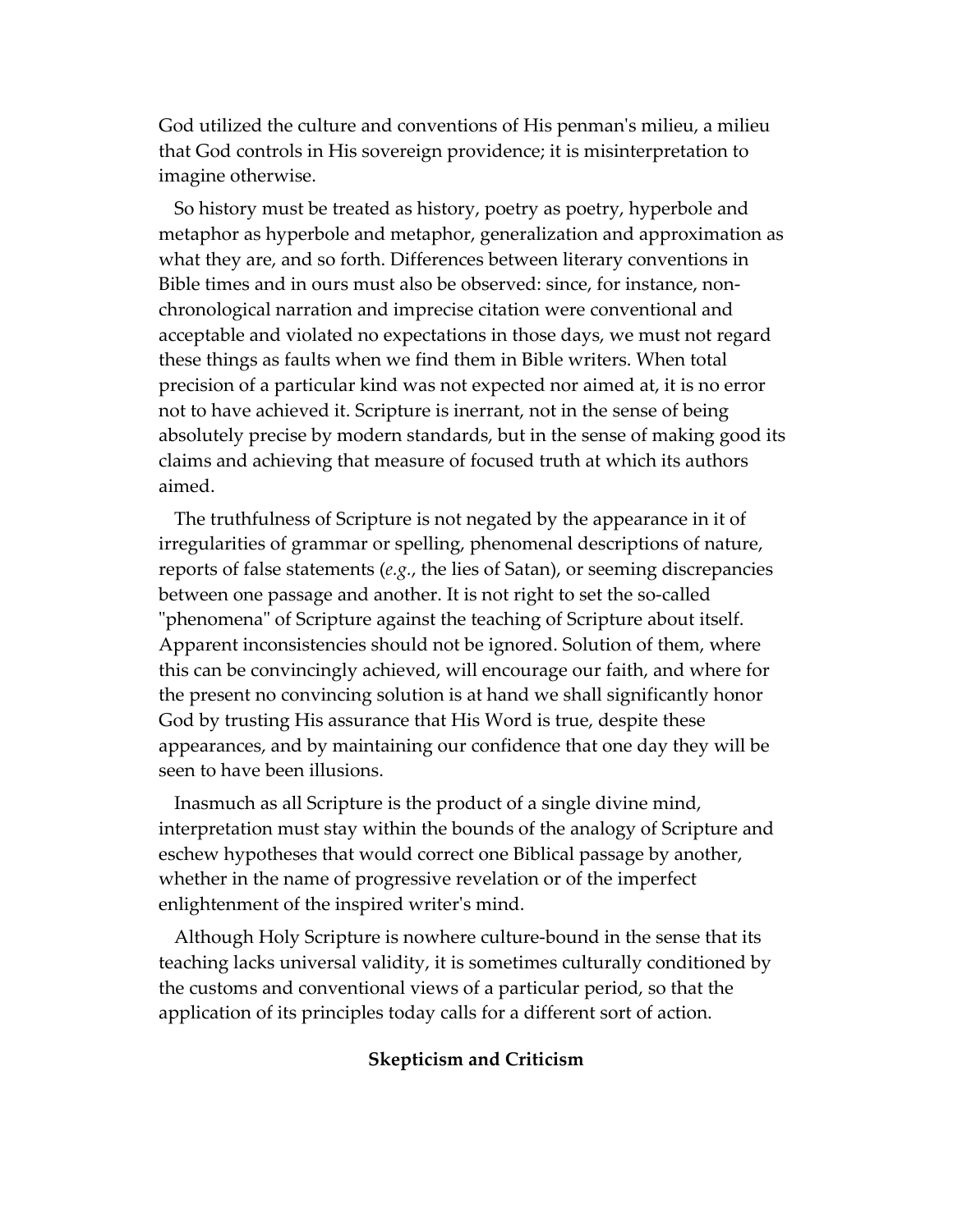Since the Renaissance, and more particularly since the Enlightenment, world‐views have been developed which involve skepticism about basic Christian tenets. Such are the agnosticism which denies that God is knowable, the rationalism which denies that He is incomprehensible, the idealism which denies that He is transcendent, and the existentialism which denies rationality in His relationships with us. When these un‐ and anti‐ biblical principles seep into menʹs theologies at [a] presuppositional level, as today they frequently do, faithful interpretation of Holy Scripture becomes impossible.

#### **Transmission and Translation**

Since God has nowhere promised an inerrant transmission of Scripture, it is necessary to affirm that only the autographic text of the original documents was inspired and to maintain the need of textual criticism as a means of detecting any slips that may have crept into the text in the course of its transmission. The verdict of this science, however, is that the Hebrew and Greek text appear to be amazingly well preserved, so that we are amply justified in affirming, with the Westminster Confession, a singular providence of God in this matter and in declaring that the authority of Scripture is in no way jeopardized by the fact that the copies we possess are not entirely error‐free.

Similarly, no translation is or can be perfect, and all translations are an additional step away from the *autographa*. Yet the verdict of linguistic science is that English‐speaking Christians, at least, are exceedingly well served in these days with a host of excellent translations and have no cause for hesitating to conclude that the true Word of God is within their reach. Indeed, in view of the frequent repetition in Scripture of the main matters with which it deals and also of the Holy Spirit's constant witness to and through the Word, no serious translation of Holy Scripture will so destroy its meaning as to render it unable to make its reader "wise for salvation through faith in Christ Jesusʺ (2 Tim. 3:15).

#### **Inerrancy and Authority**

In our affirmation of the authority of Scripture as involving its total truth, we are consciously standing with Christ and His apostles, indeed with the whole Bible and with the main stream of Church history from the first days until very recently. We are concerned at the casual, inadvertent, and